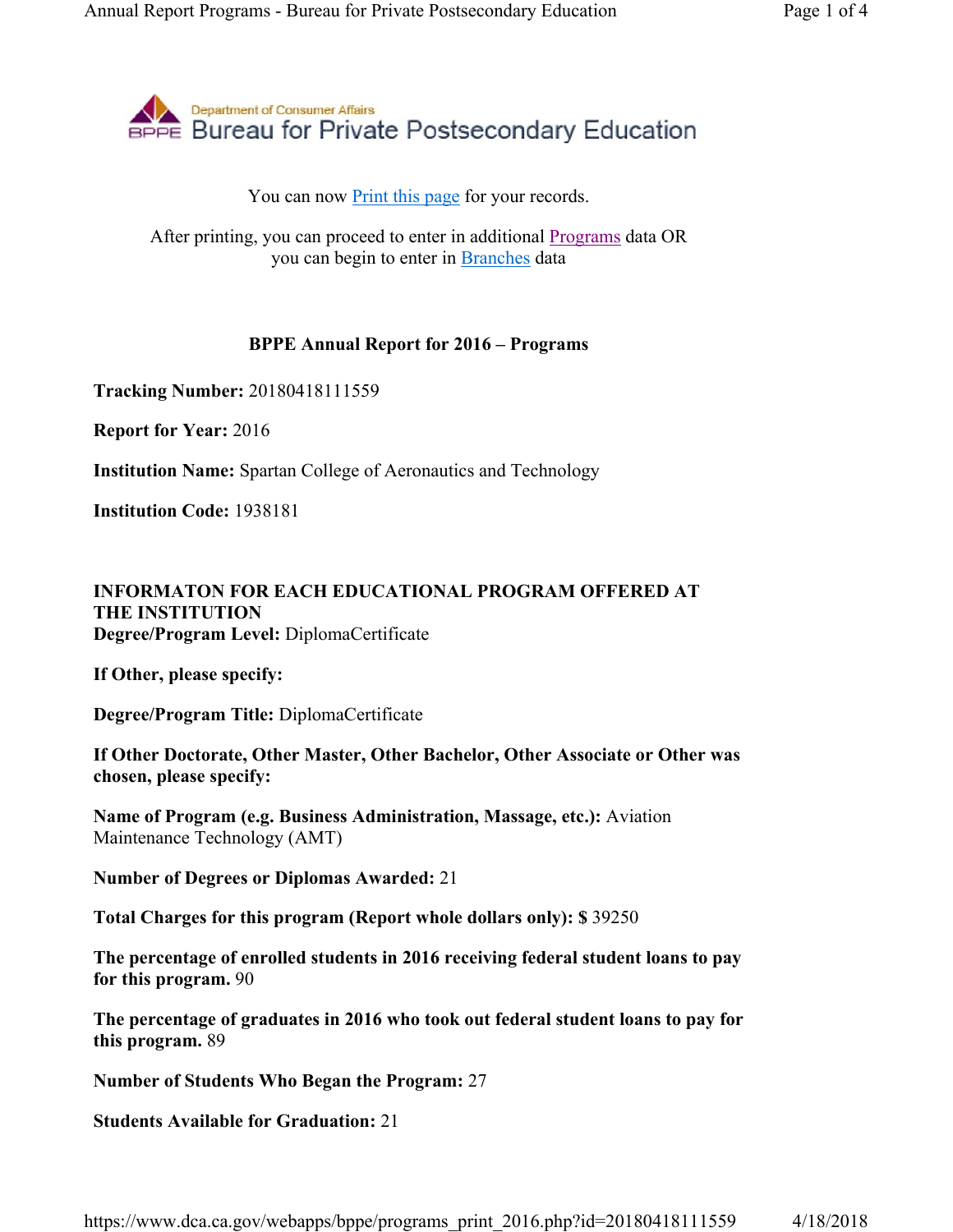**On-time Graduates:** 11

**Completion Rate:** 52

**150% Completion Rate:** 0

**Is the above data taken from the Integrated Postsecondary Education Data System (IPEDS) of the United States Department of Education?:** no

**PLACEMENT Graduates Available for Employment:** 21

**Graduates Employed in the Field:** 11

**Placement Rate:** 52

**Graduates employed in the field 20 to 29 hours per week:** 0

**Graduates employed in the field at least 30 hours per week:** 11

**Indicate the number of graduates employed: Single position in field:** 11 **Concurrent aggregated positions in field (2 or more posistions at the same time):**  0 **Freelance/self-employed:** 0 **By the institution or an employer owned by the institution, or an employer who shared ownership with the institution:** 0

## **EXAM PASSAGE RATE**

**Does this educational program lead to an occupation that requires State licensing?:** no

**If Yes, please provide the information below (For each of the last two years): First Data Year 2016:** 

**Name of the State licensing entity that licenses this field:** 

**Name of Exam:** 

**Number of Graduates Taking State Exam:** 

**Number Who Passed the State Exam:** 

**Number Who Failed the State Exam:** 

**Passage Rate:**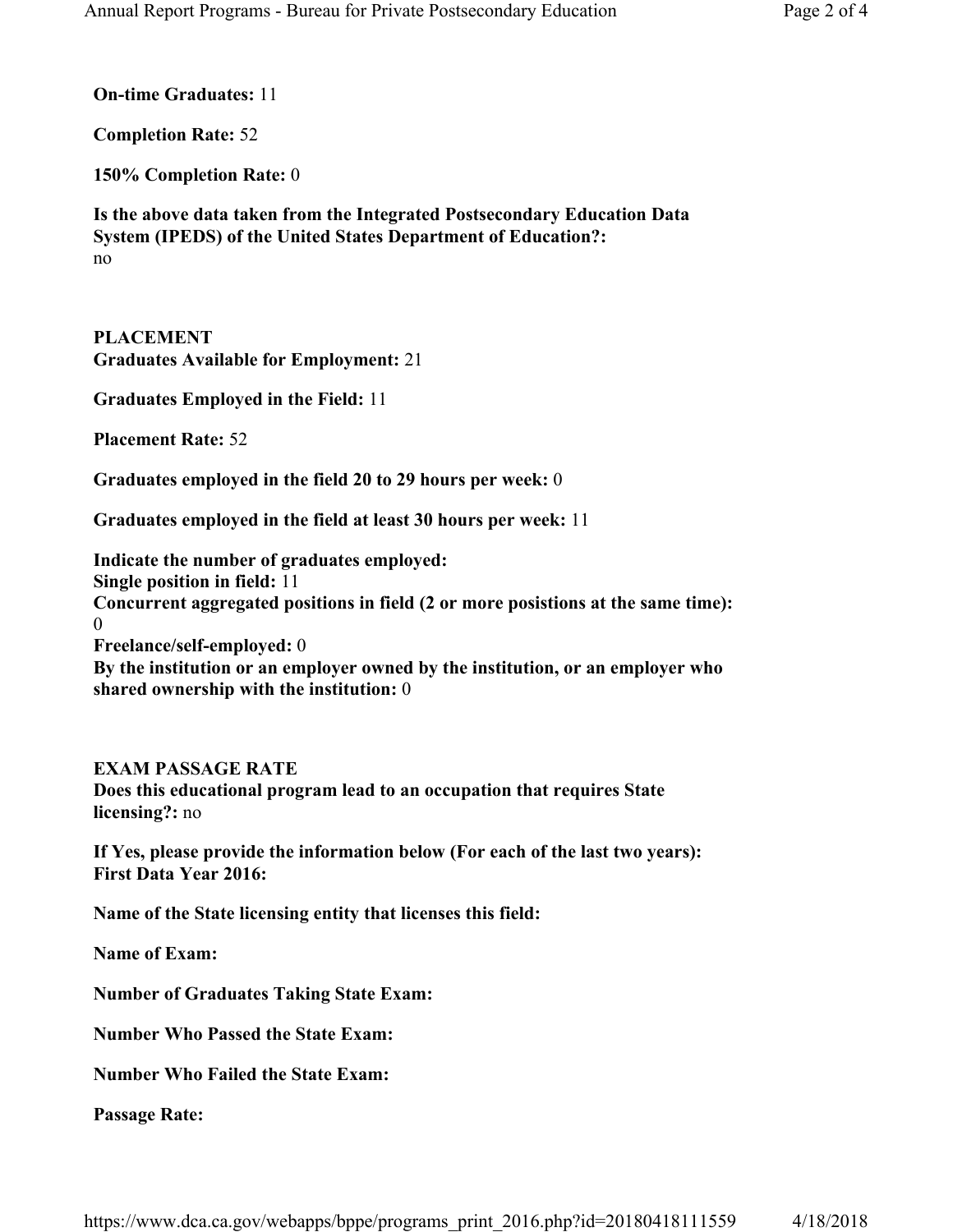**Is this data from the State licensing agency that administered the exam?:** 

**Name of Agency:** 

**If the response to #29 was no, provide a description of the process used for attempting to contact students:** 

**Second Data Year 2015:** 

**Name of the State licensing entity that licenses this field:** 

**Name of State Exam:** 

**Number of Graduates Taking State Exam:** 

**Number Who Passed the State Exam:** 

**Number Who Failed the State Exam:** 

**Passage Rate:** 

**Is this data from the licensing agency that administered the State exam?:** 

**Name of Agency:** 

**If the response to #37 was no, provide a description of the process used for attempting to contact students:** 

**Do graduates have the option or requirement for more than one type of licensing State exam?:** 

**Provide the names of other licensing exam options: Name of Option/Requirement:** 

**Name of Option/Requirement:** 

**Name of Option/Requirement:** 

**SALARY DATA Graduates Available for Employment:** 21

**Graduates Employed in the Field:** 11

**Graduates Employed in the Field Reported receiving the following Salary or Wage:**

**\$0 - \$5,000:** 

https://www.dca.ca.gov/webapps/bppe/programs\_print\_2016.php?id=20180418111559 4/18/2018